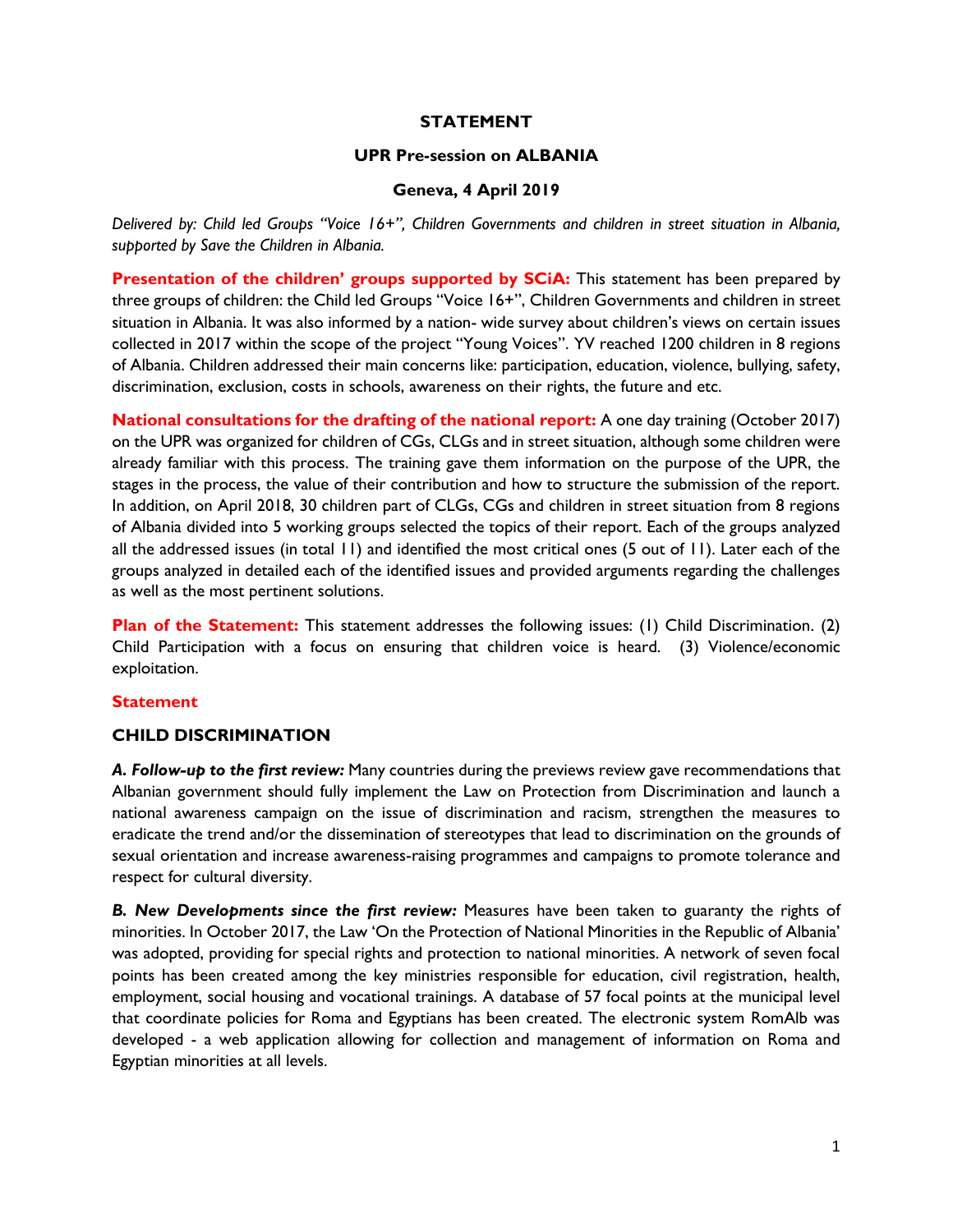*Gaps:* Although the Albanian government has signed the Convention of the Rights of the Child and is committed to implement it, based on the findings of Young Voices, most children (86,3%) consider child poverty, exclusion and disability as areas of particular concern, in which the government should do more to stop discrimination and combat social exclusion, by tackling factors that condition it. Children are aware about social exclusion. For them, poverty and economic disparities are the root causes of exclusion with 86,3 % considering it as "very important" that Albania should do more to help children who live in poverty. Children consider "ethnic discrimination as a smaller factor contributing to the exclusion factor, although 65,6% of children acknowledge that Albania must do more to address ethnic disparities. Children also recognize that school is not yet able to identify excluded and discriminated children, to get them enrolled and included in social environment , while government is not yet capable of guarantying that all children have equal access to basic services. There is lack of collection, processing and publishing of statistics on disability in various fields such as education, health, and housing. Children identified several issues in the field of education, including school enrolment, distribution in schools and classes, segregation of Roma and Egyptian, provision of free textbooks for legally benefiting categories, and refusal to enroll in school children with disabilities or those from the Roma community. Other issues identified by children included protection of children from violence, insulting behavior of police officers towards Roma children, violence and negligent attitudes towards pre-school children, poor living conditions, and lack of timely and appropriate medical supplies. On the above issues the Commissioner for Protection against Discrimination issued several recommendations but many of them remain unaddressed, either partially or entirely.

# *C. Recommendations*

- Ensure that child protection services are in place and accessible for marginalized and excluded children at local level, supported with the sufficient budgetary allocations.
- The government must guarantee the organizing of awareness campaigns aimed at sensitizing public opinion against discrimination practices and stereotypes.

# **2 CHILD PARTICIPATION**

# *A. Follow-up to the first review*

Many countries during the previews review gave recommendations that Albanian government must invest more to raise awareness of children's right to participation in the family and Community. Unfortunately, in addition to information regarding children's participation, evidence from YV brought about the issue of "institutional responsiveness". Children have the right to express their views, but institutions-duty bearers have to take them seriously. This applies to all fields, for example, school, home or municipality. Although almost all children (88 %) acknowledge the importance of being listened to by the politicians and decisionmakers on what they think about different issues, most of them admit that they lack opportunities (13 %) or have few opportunities (48 %). 81 % would prefer more influence on issues that concern them.

The municipality is the closest political arena to children and where most of the decisions concerning them are made. However, less than 6 % have managed to influence decision making at local level out of 59 % who could give their views on important issues. Yet, while children's participation is strongly encouraged as a basic right, unfortunately their voice cannot be heard because child-friendly accountability mechanisms of regular public hearings are still lacking at municipal level. Effective policy implementation at local level is challenged by children's participation at all levels of governance.

Children try hard to make institutions hear their voice, utilizing pupils' governments and other fora, however they are not always taken seriously, first of all by school.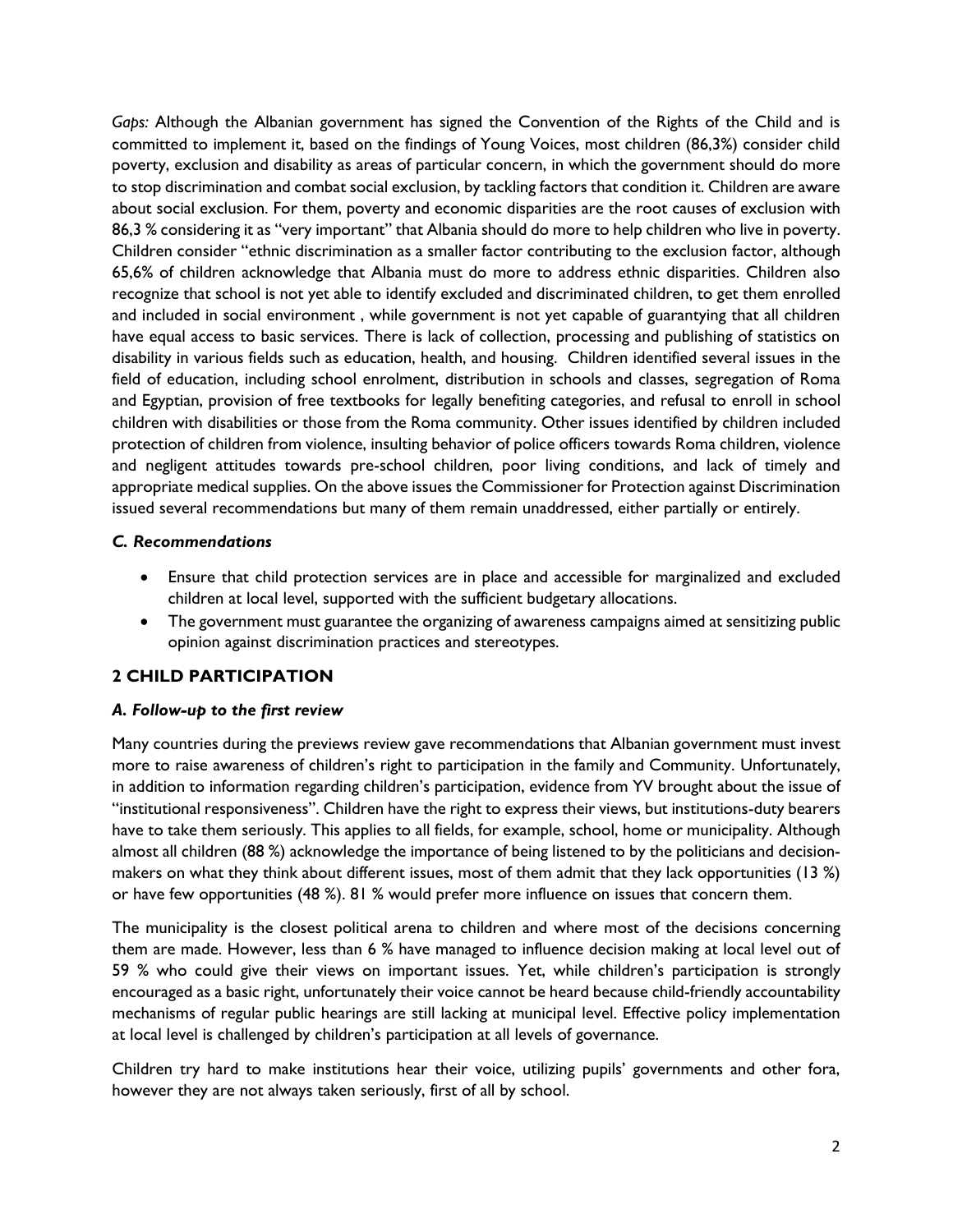## *B. New Developments since the first review*

Increasing children's participation in decision-making at school and outside the school is a strategic objective of the National Agenda for Children's Rights 2017-2020. Law No. 18/2017 "On Child Rights and Protection" stipulates the right of the child to be heard and consulted. In fully alignment with the agenda and the law, appropriate child rights instruments are established, while modalities to make this participation effective in several directions are also strengthened. Youth participation is encouraged also by the National Action Plan for Youth 2015-2020. In the education system sanctioned by Pre-university Law as Amended in 2018, the voices of children are also represented through bodies established in each school, including children government and the school board.

## *C. Recommendations*

Whereas children's participation is strongly encouraged as a basic right, unfortunately their voice can't be heard because fora and mechanisms of regular public hearings are still lacking at municipal level. Effective policy implementation at local level is challenged by children's participation at all levels of governance. We urge the Government to:

- Establish Institutional structures and mechanisms which promote an on-going and regular dialogue between duty bearers and children, and guarantee that these mechanisms are functional.
- Undertake the responsibilities as per the Law No. 18/2017 "On Child Rights and Protection", to coordinate, monitor and report on the realization of the rights of the children.
- Give enough information and evidence on municipal plans that regard children's rights to facilitate their participation and engagement in municipal decision-making meetings.

# **3 VIOLENCE/ECONOMIC EXPLOITATION**

#### *A. Follow-up to the first review*

Albania has to pay particular attention to the conditions of street children and other children, especially those coming from poor and socially marginalized families in the context of its national policy on providing adequate protection for children to protect them from all forms of violence or abuse, including trafficking and sexual abuse, to effectively eliminate the worst forms of child labour and the economic exploitation of minors, prevent them from violence at home and in all institutions in which children are present.

# *B. New Developments since the first review*

In 2017, the Albanian Parliament adopted the Law No. 18/2017 "On Child Rights and Protection", which sets forth the rights and protection of children, and the relevant mechanisms and authorities involved and their accountability. The law is quite advanced compared to the previous law as it includes detailed measures to be taken by the relevant institutions in response to violence against children, as well as their roles and responsibilities.

*New needs:* Child labour remains a major concern, including in hazardous environments. Although employment of children is illegal, the prevalence of child labour is a major challenge. 7.7% of all Albanian children aged 5-17 work, and over 5% of all children aged 5-17 work in hazardous occupations such as agriculture, domestic work and illegal activities, for excessively long hours or under dangerous condition. (Common Country Assessment Albania, UN 2015). Even though the law is adopted and has entered into force, its effects are too early to measure.